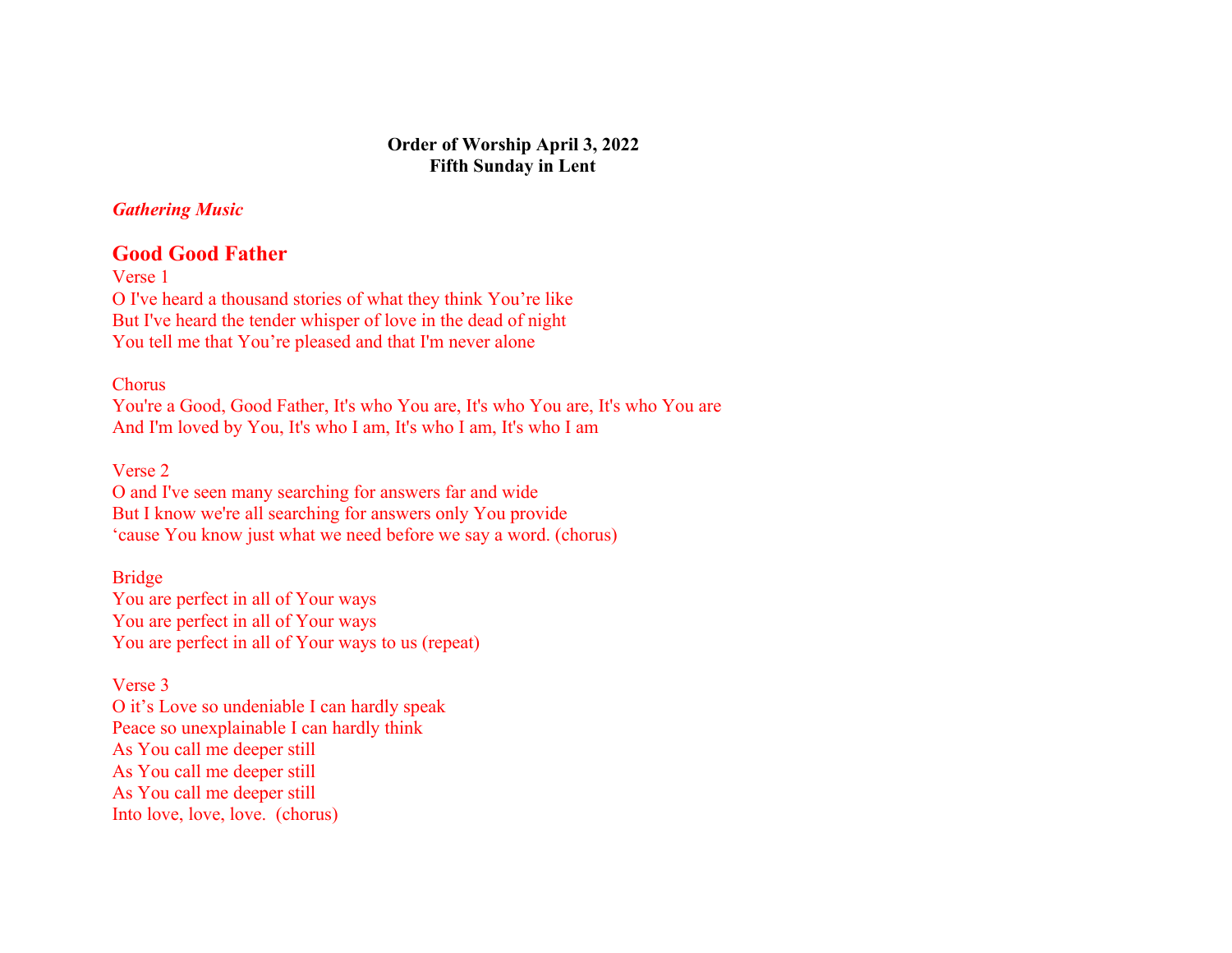#### *Welcome Rev. Barbara Macfie*

### *Call To Worship Liturgist*

*L:* In times of security and times of uncertainty, O Lord, you hear our prayers.

#### **C. Confident in your faithfulness, we will ever praise your name.**

L: Through the abundance of your steadfast love you have gathered us into your house.

### **C. In the holiness of your presence, we bow down to worship and adore you.**

**Hymn O Lord My God GTG #625** O Lord my God, when I in awesome wonder consider all the worlds thy hands have made, I see the stars, I hear the rolling thunder, thy power throughout the universe displayed:

#### Refrain:

Then sings my soul, my Savior God, to thee: How great thou art! How great thou art! Then sings my soul, my Savior God, to thee: How great thou art! How great thou art!

When through the woods and forest glades I wander and hear the birds sing sweetly in the trees, when I look down from lofty mountain grandeur and hear the brook and feel the gentle breeze: [Refrain]

And when I think that God, his Son not sparing, sent him to die, I scarce can take it in, that on the cross, my burden gladly bearing, he bled and died to take away my sin: [Refrain]

When Christ shall come with shout of acclamation and take me home, what joy shall fill my heart!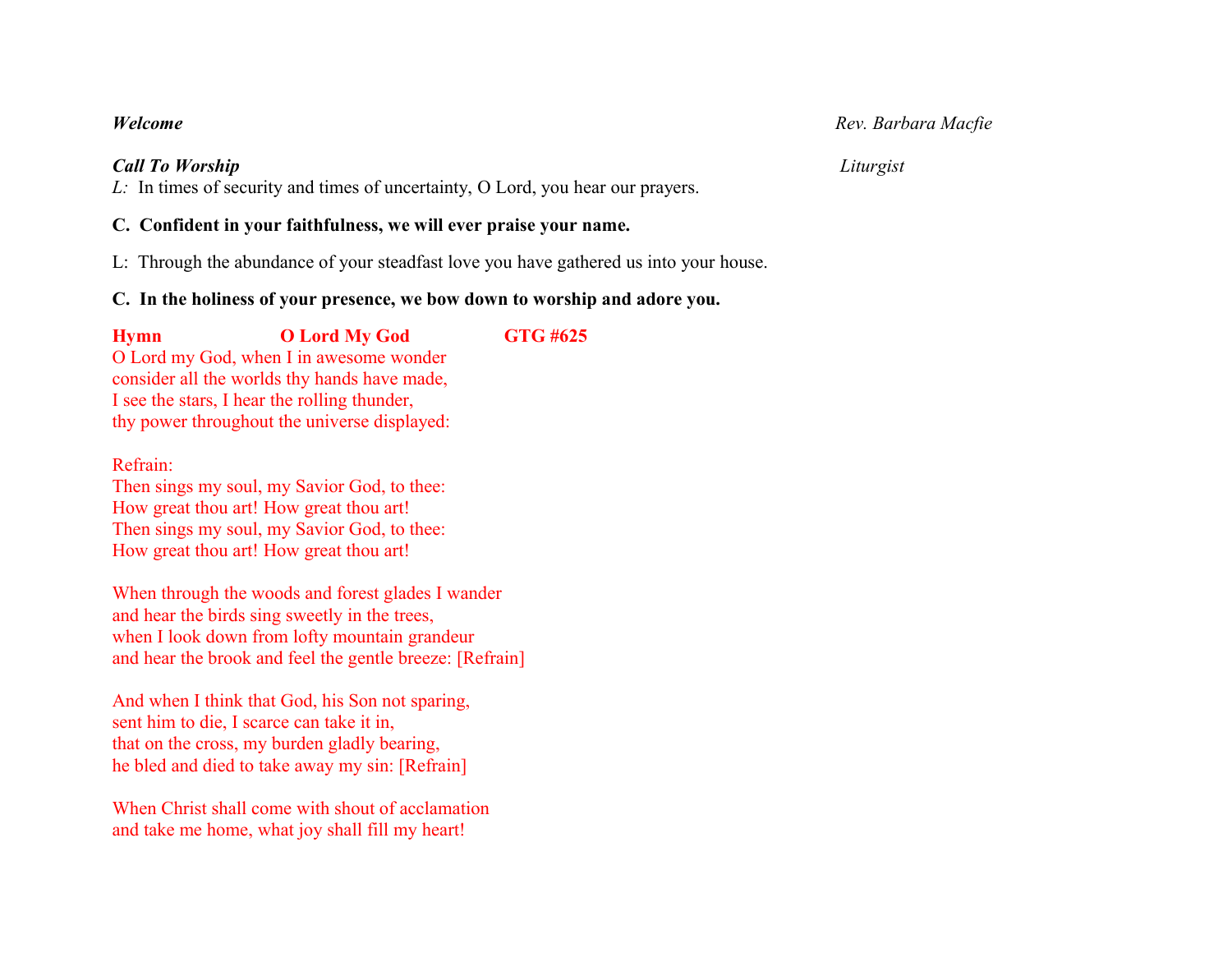Then I shall bow in humble adoration, and there proclaim, "My God, how great thou art!" [Refrain]

### **PREPARING FOR THE WORD**

#### *Call to Confession Liturgist*

Even in our faithlessness, God lives us still and waits in mercy to forgive. Trusting in the promises given at our baptism, let us confess our sin before God and one another.

#### *Prayer of Confession*

**Holy God, you promise us a life full of blessing, but we do not always believe. You incite us to hope, but we fall back into fear. You urge us to give freely, but we cling to what we have. You call us to watch at all times for you, but we grow lazy and selfabsorbed. Increase our hope, enlarge our hearts, and keep us alert to the wonders of your work in the world every day. For the sake of Jesus we pray. Amen**

#### *Words of Forgiveness*

Hear the good news! By faith we have been saved, our guilty hearts washed clean. Refreshed, revived, and renewed, empowered by the Holy Spirit, live as people who are forgiven and freed, giving thanks to God.

#### **Forgive Our Sins as We Forgive (BARBARA – instead of Gloria)**

"Forgive our sins as we forgive," you taught us, Lord, to pray. But you alone can grant us grace to live the words we say.

#### **Hearing the Word**

#### *Messagefor all God's Children Rev. Barbara Macfie Rev. Barbara Macfie*

#### **Prayer of Illumination** *Liturgist*

Speak to us O Lord, your saving Word; fill us with your Holy Spirit and feed us with the bread of life. Amen

#### **Old Testament** *Reading: I Kings 17:8-16 Liturgist*

*8* Then the word of the Lord came to him: "Go at once to Zarephath in the region of Sidon and stay there. I have directed a widow there to supply you with food." So, he went to Zarephath. When he came to the town gate, a widow was there gathering sticks. He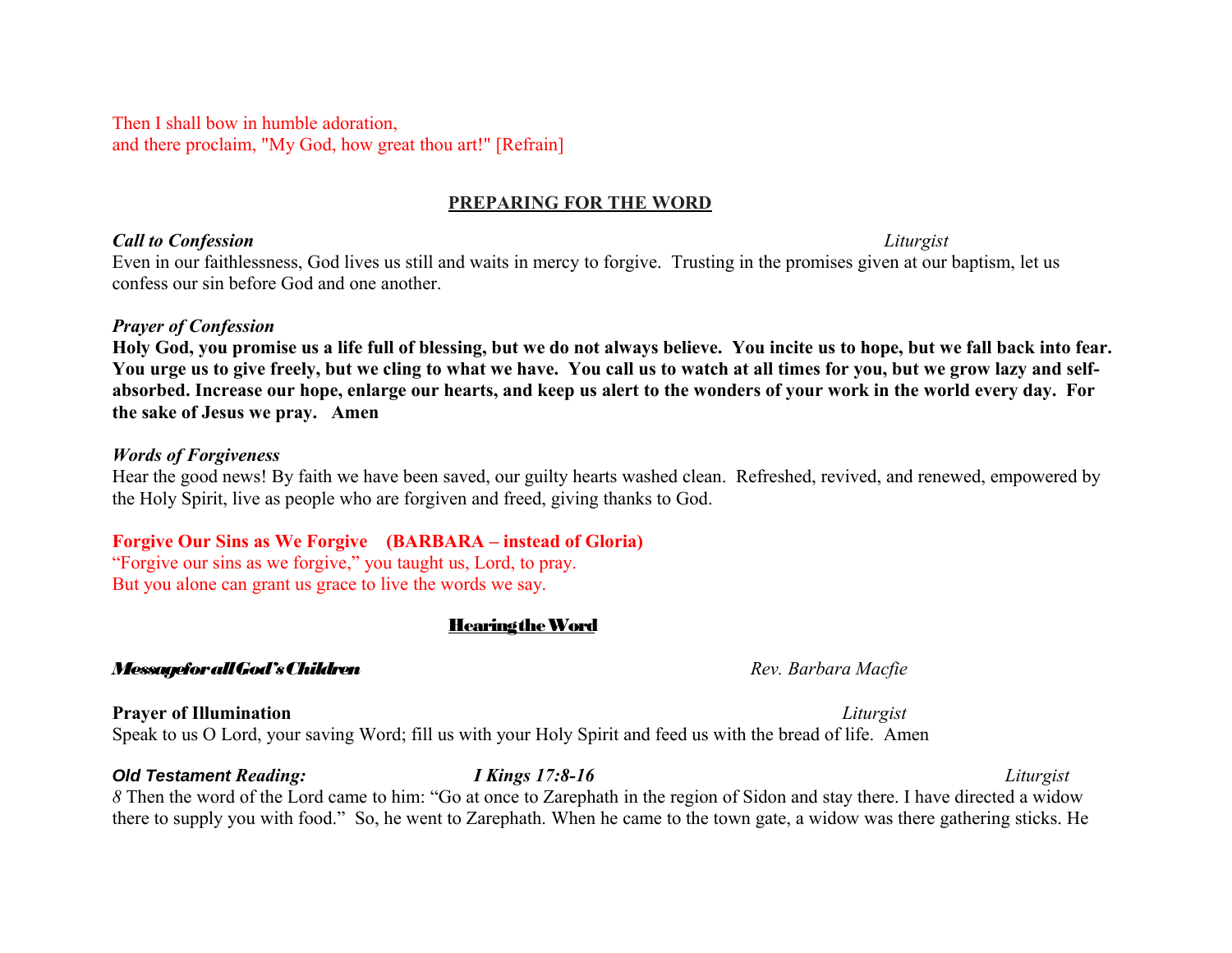called to her and asked, "Would you bring me a little water in a jar so I may have a drink?" As she was going to get it, he called, "And bring me, please, a piece of bread." "As surely as the Lord your God lives," she replied, "I don't have any bread—only a handful of flour in a jar and a little olive oil in a jug. I am gathering a few sticks to take home and make a meal for myself and my son, that we may eat it—and die."

Elijah said to her, "Don't be afraid. Go home and do as you have said. But first make a small loaf of bread for me from what you have and bring it to me, and then make something for yourself and your son. For this is what the Lord, the God of Israel, says: 'The jar of flour will not be used up and the jug of oil will not run dry until the day the Lord sends rain on the land.'"

She went away and did as Elijah had told her. So there was food every day for Elijah and for the woman and her family. For the jar of flour was not used up and the jug of oil did not run dry, in keeping with the word of the Lord spoken by Elijah.

#### *Gospel Reading: John 12: 1-11 Rev. Barbara Macfie*

Six days before the Passover, Jesus came to Bethany, where Lazarus lived, whom Jesus had raised from the dead. Here a dinner was given in Jesus' honor. Martha served, while Lazarus was among those reclining at the table with him. Then Mary took about a pint[a] of pure nard, an expensive perfume; she poured it on Jesus' feet and wiped his feet with her hair. And the house was filled with the fragrance of the perfume. But one of his disciples, Judas Iscariot, who was later to betray him, objected, "Why wasn't this perfume sold and the money given to the poor? It was worth a year's wages. [b]" He did not say this because he cared about the poor but because he was a thief; as keeper of the money bag, he used to help himself to what was put into it. "Leave her alone," Jesus replied. "It was intended that she should save this perfume for the day of my burial. You will always have the poor among you, [c] but you will not always have me."

Meanwhile a large crowd of Jews found out that Jesus was there and came, not only because of him but also to see Lazarus, whom he had raised from the dead. So, the chief priests made plans to kill Lazarus as well, for on account of him many of the Jews were going over to Jesus and believing in him.

#### *Hymn* **Fairest Lord Jesus** GTG #630

Fairest Lord Jesus, Ruler of all nature, O thou of God to earth come down, thee will I cherish, thee will I honor, thou, my soul's glory, joy, and crown.

Fair are the meadows, fairer still the woodlands, robed in the blooming garb of spring. Jesus is fairer; Jesus is purer, who makes the woeful heart to sing.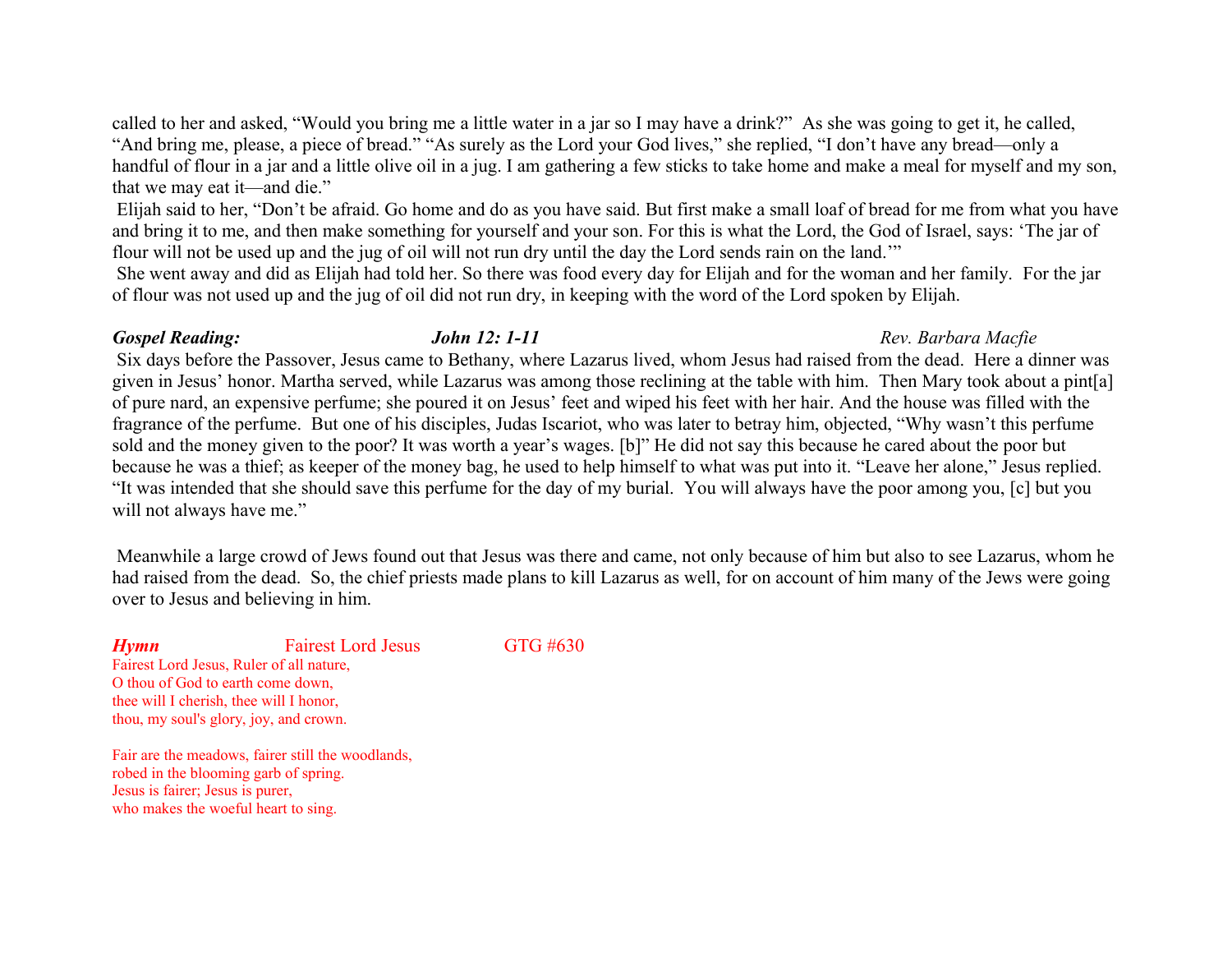Fair is the sunshine, fairer still the moonlight, and all the twinkling, starry host. Jesus shines brighter; Jesus shines purer, than all the angels heaven can boast.

Beautiful Savior, Ruler of the nations, Son of God and Son of Man! Glory and honor, praise, adoration, now and forevermore be thine!

#### *GTG*

*Sermon "A Gift Of Love" Rev. Barbara Macfie*

#### **Responding to the Word**

*Affirmation of Faith Nicene Creed*

**We believe in one God, the Father, The Almighty, maker of heaven and earth, of all that is seen and unseen. We believe in one Lord, Jesus Christ, the only Son of God, eternally begotten of the Father, God from God, Light from Light, true God from true God, begotten, not made, of one Being with the Father; through him all things were made. For us and our salvation he came down from heaven, was incarnate of the Holy Spirit and the Virgin Mary and became truly human. For our sake he was crucified under Pontius Pilate; he suffered death and was buried. On the third day he rose again in accordance with the Scriptures; he ascended into heaven and is seated at the right hand of the Father. He will come again in Glory to judge the living and the dead, and his kingdom will have no end. We believe in the Holy Spirit, the Lord, the giver of life, who proceeds from the Father and the Son, who with the Father and the Son is worshiped and glorified, who has spoken through the prophets. We believe in one holy catholic and apostolic church. We acknowledge one baptism for the forgiveness of sins. We look for the resurrection of the dead, and the life of the world to come. Amen.**

#### *Invitation to the Offering Liturgist*

God calls us to share what we have, a little bread, a little water, and God uses those simple gifts to bring abundant blessings to the world.

# *Doxology* **GTG #607**

**Praise God, from whom all blessings flow; Praise Christ, all people here below; Praise Holy Spirit evermore;**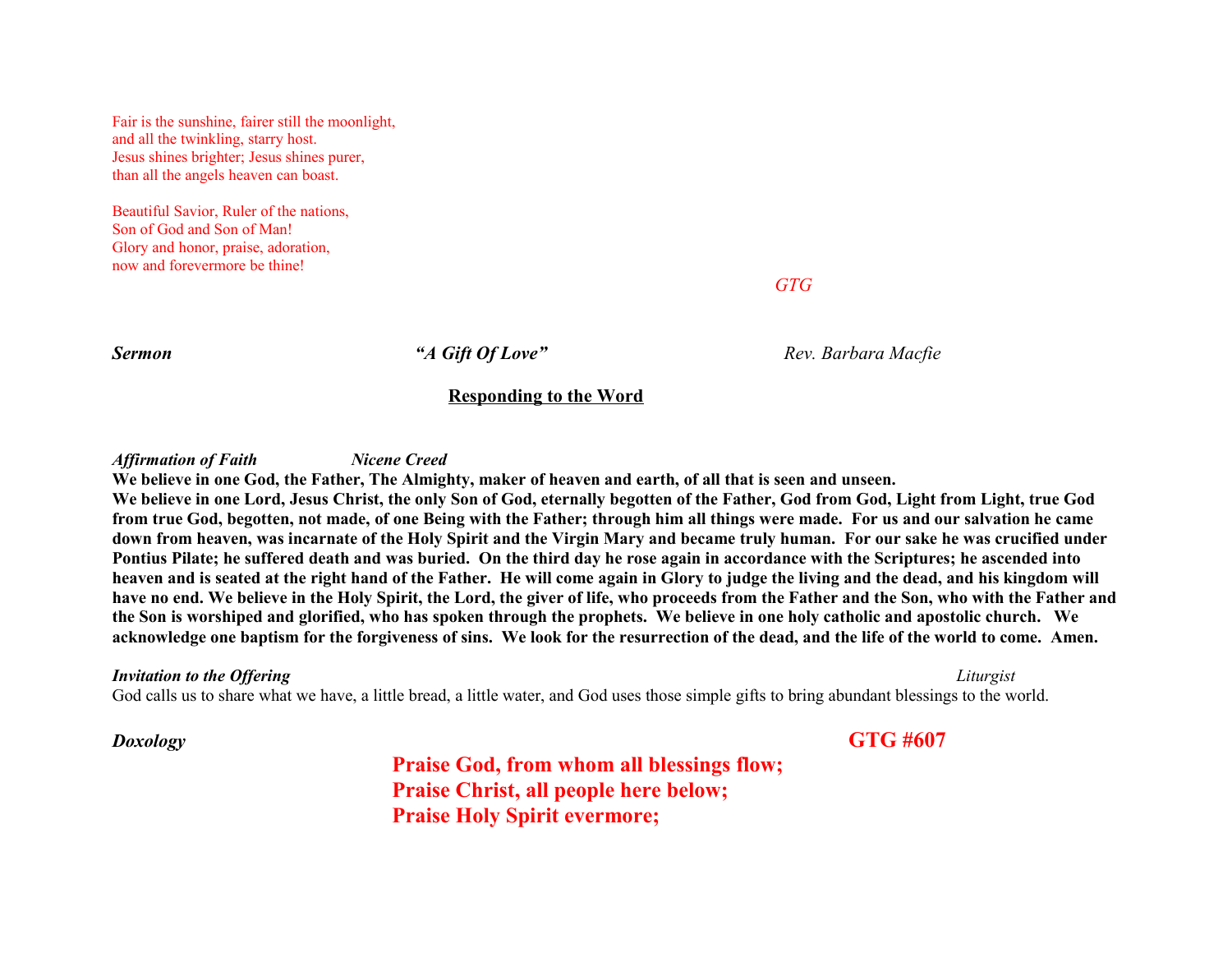# **Praise Triune God, whom we adore. AMEN**

#### *Offertory Prayer Liturgist*

**Thanks and praise to you, O God; by your grace you bring the dead to life. Let us use the breath you have given us to speak your truth and sing your glory; through Jesus Christ our Lord. Amen.**

# **Anthem Behold The Lamb**

(**Melissa**, Please use graphics (screenshots) from youtube presentation) https://www.youtube.com/watch?v=LmINgcnUigU

Behold the Lamb who bears our sins away Slain for us and we remember The promise made that all who come in faith Find forgiveness at the cross So we share in this Bread of Life And we drink of His sacrifice As a sign of our bonds of peace Around the table of the King The body of our Savior Jesus Christ Torn for you eat and remember The wounds that heal the death that brings us life Paid the price to make us one

So we share in this Bread of Life

And we drink of His sacrifice

As a sign of our bonds of love

Around the table of the King

The blood that cleanses every stain of sin Shed for you drink and remember He drained death's cup that all may enter in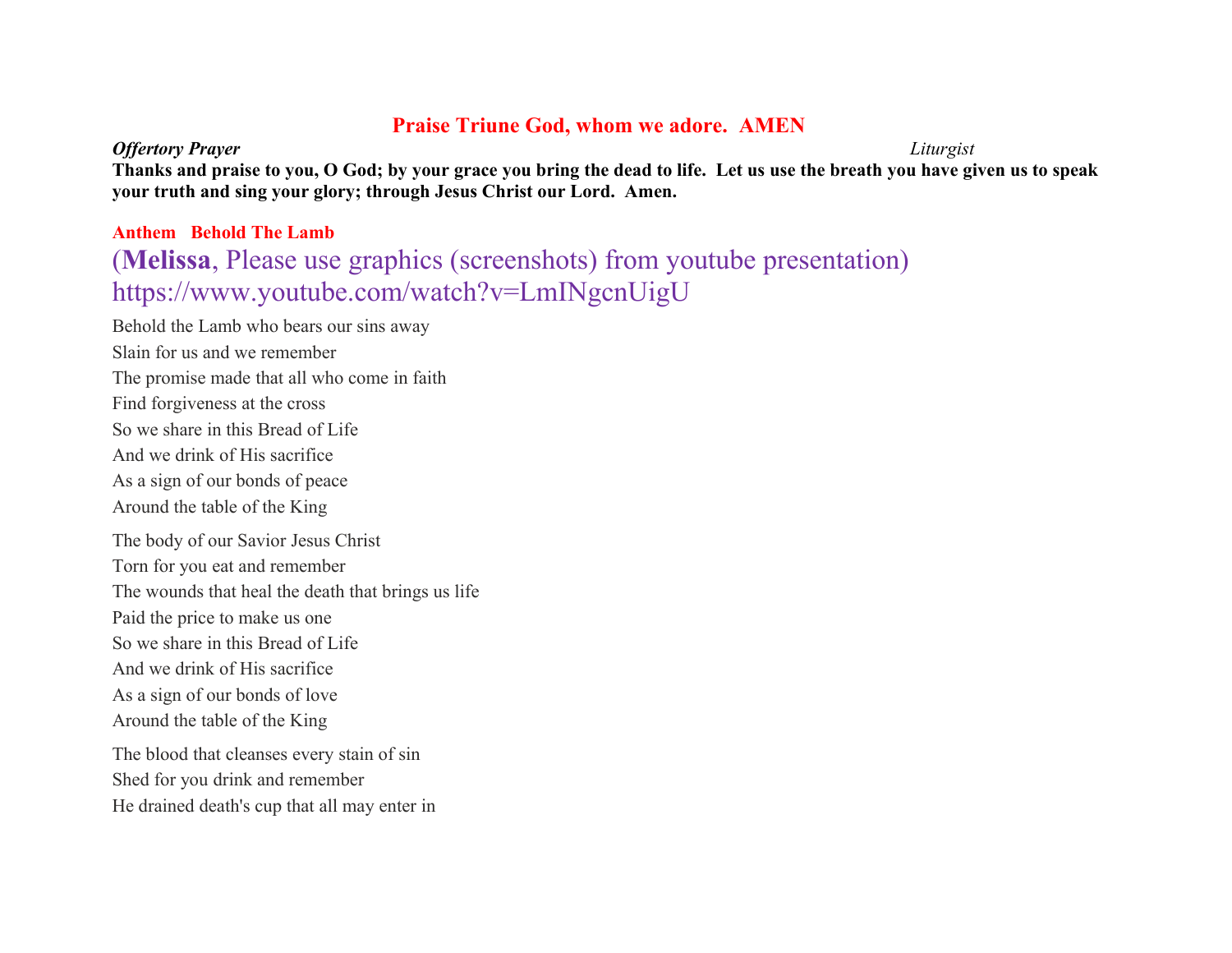To receive the life of God So we share in this Bread of Life And we drink of His sacrifice As a sign of our bonds of grace Around the table of the King

And so with thankfulness and faith we rise To respond and to remember Our call to follow in the steps of Christ As His body here on earth As we share in His suffering We proclaim Christ will come again And we'll join in the feast of heaven Around the table of the King

*Communion Rev Barbara Macfie Prayers of the People and The Lord's Prayer Prayer After Communion*

*Hymn* O Blest Are They Who in Their Love GTG #208 O blest are they who in their love compassion hold for those in need; for they shall find, when faced by foes, the Lord is their defense indeed.

When all the evils earth can dream are cast on me, my faith to break, Their rage I temper through God's grace and bear them boldly for God's sake.

The hands which shared my broken bread, my love with their deceit repaid; And friends whose trust I counted mine have left me wounded and betrayed.

To me, O Lord, in mercy turn; your favor, my most treasured prize;